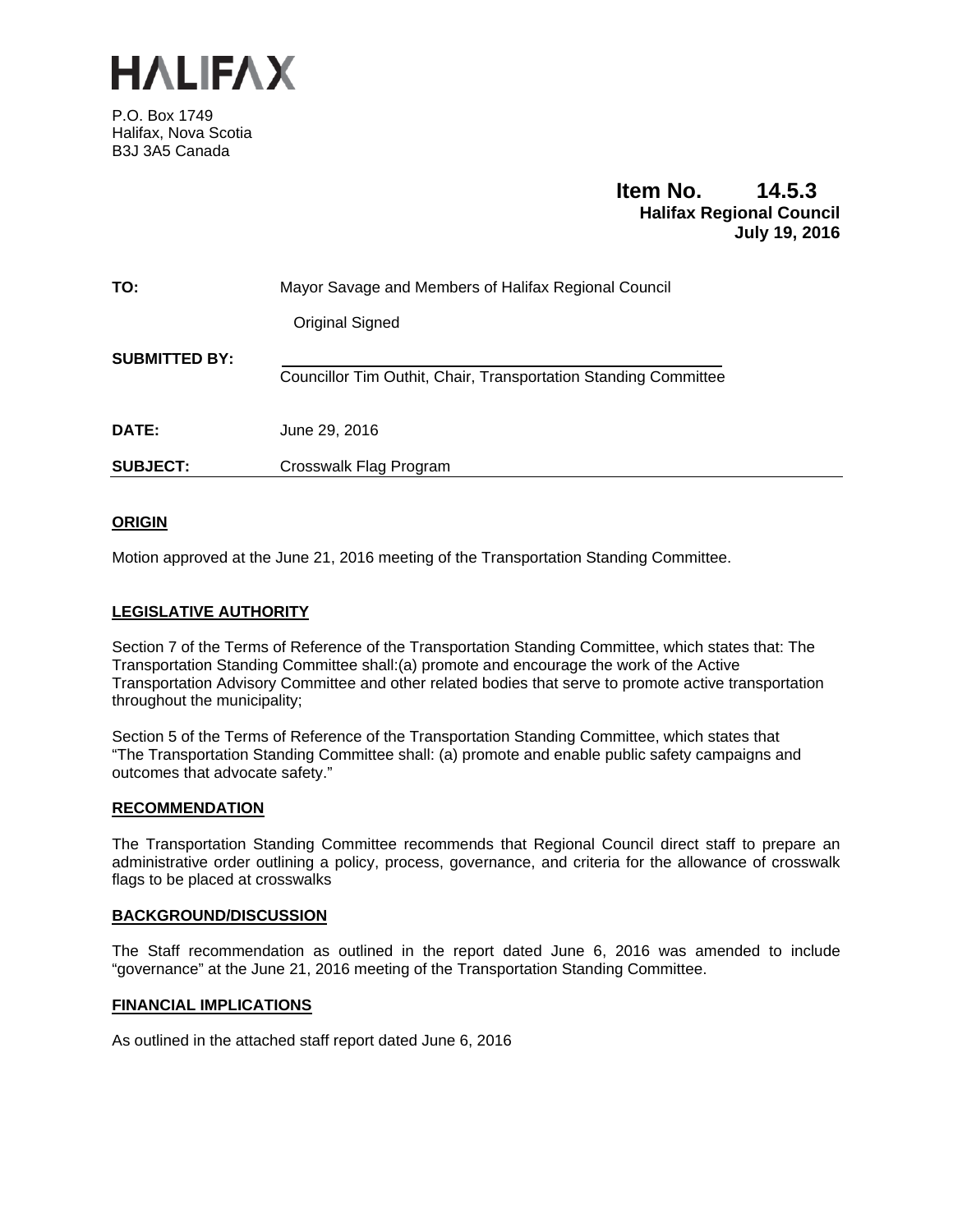## **RISK CONSIDERATION**

There are no significant risks associated with the recommendations in this Report. The risks considered rate Low.

### **COMMUNITY ENGAGEMENT**

The Transportation Standing Committee meetings are open to public attendance, a live webcast is provided of the meeting, and members of the public are invited to address the Committee for up to five minutes at the end of each meeting during the Public Participation portion of the meeting. The agenda, reports, and minutes of the Transportation Standing Committee are posted on Halifax.ca.

### **ENVIRONMENTAL IMPLICATIONS**

There are no environmental implications associated with this report.

## **ALTERNATIVES**

The Transportation Standing Committee did not identify any alternatives.

## **ATTACHMENTS**

Attachment 1 – Staff report dated June 6, 2016

A copy of this report can be obtained online at http://www.halifax.ca/council/agendasc/cagenda.php then choose the appropriate meeting date, or by contacting the Office of the Municipal Clerk at 902.490.4210, or Fax 902.490.4208.

Report Prepared by: Cathy Collett, Legislative Assistant 902.490.6517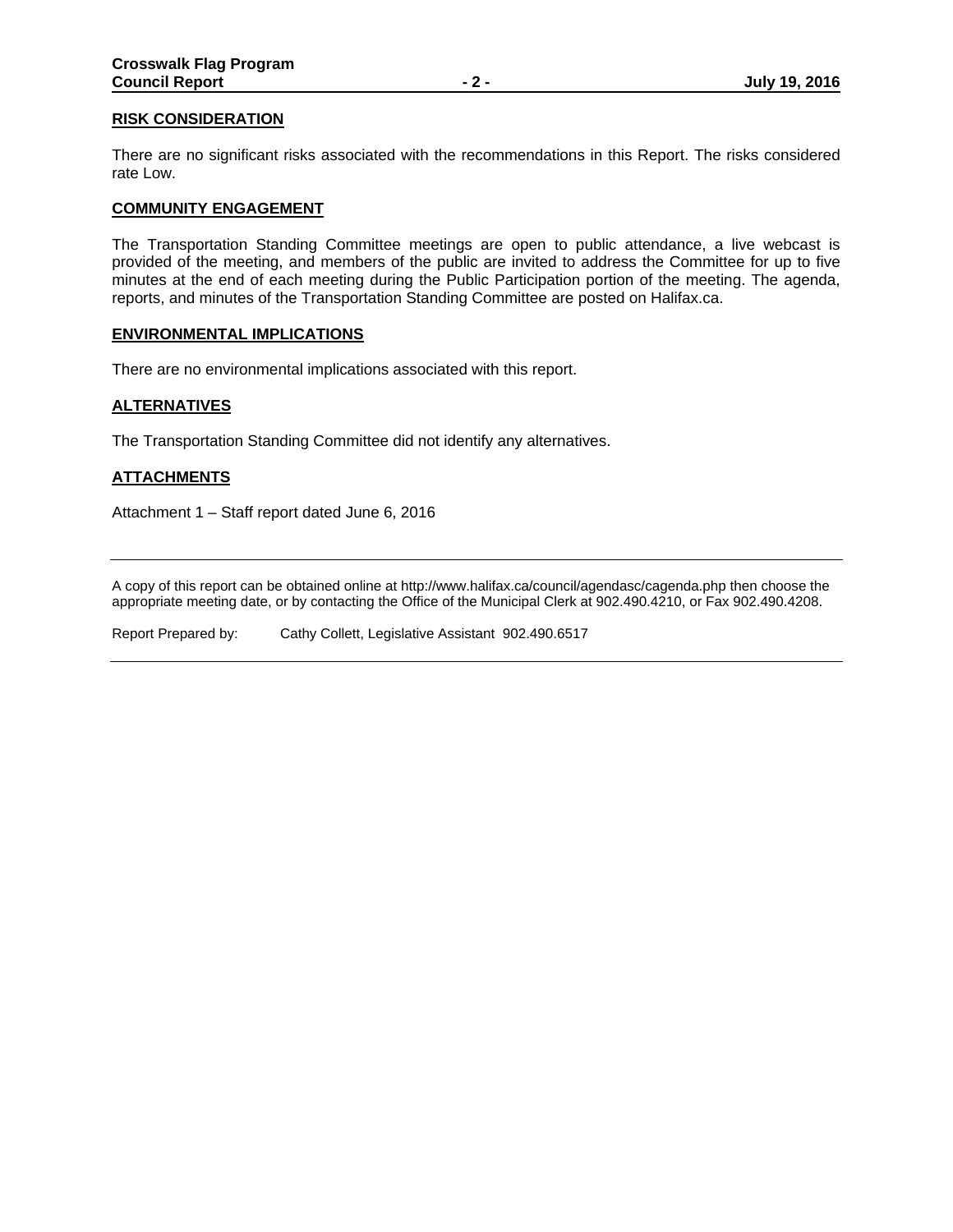

# **Attachment 1**

P.O. Box 1749 Halifax, Nova Scotia B3J 3A5 Canada

## **Item No. 12.1.2 Transportation Standing Committee June 23, 2016**

| TO:                  | Chair and Members of Transportation Standing Committee         |
|----------------------|----------------------------------------------------------------|
| <b>SUBMITTED BY:</b> | <b>Original Signed</b>                                         |
|                      | Bruce Zvaniga, P.Eng., Director, Transportation & Public Works |
| <b>DATE:</b>         | June 6, 2016                                                   |
|                      |                                                                |

## **SUBJECT: Crosswalk Flag Program**

## **ORIGIN**

Item 17.3 of the January 26, 2016 session of Halifax Regional Council:

MOVED by Councillor Karsten, seconded by Councillor Nicoll THAT Halifax Regional Council request a staff report to update Council on the Crosswalk Flag Program. The report to include the following:

- Definition of community group including the required number of individuals supporting the request to install, or to remove crosswalk flags;
- Statistics about the number and type of locations currently with crosswalk flags, any available data about the observed behaviour of pedestrians and motorists at those locations;
- Location specific considerations of whether crosswalk flags should be permitted, including traffic controls, pole locations, sight obstructions;
- Relationship of crosswalk flags to overall pedestrian safety action plan.

## MOTION PUT AND PASSED UNANIMOUSLY.

## **LEGISLATIVE AUTHORITY**

Part XII, Section 318 (2), "Streets Vested in Municipality" of the HRM Charter: "In so far as is consistent with their use by the public, the Council has full control over the streets in the Municipality."

## **RECOMMENDATION**

It is recommended that Transportation Standing Committee forward a recommendation to Regional Council directing staff to prepare an administrative order outlining a policy, process and criteria for the allowance of crosswalk flags to be placed at crosswalks.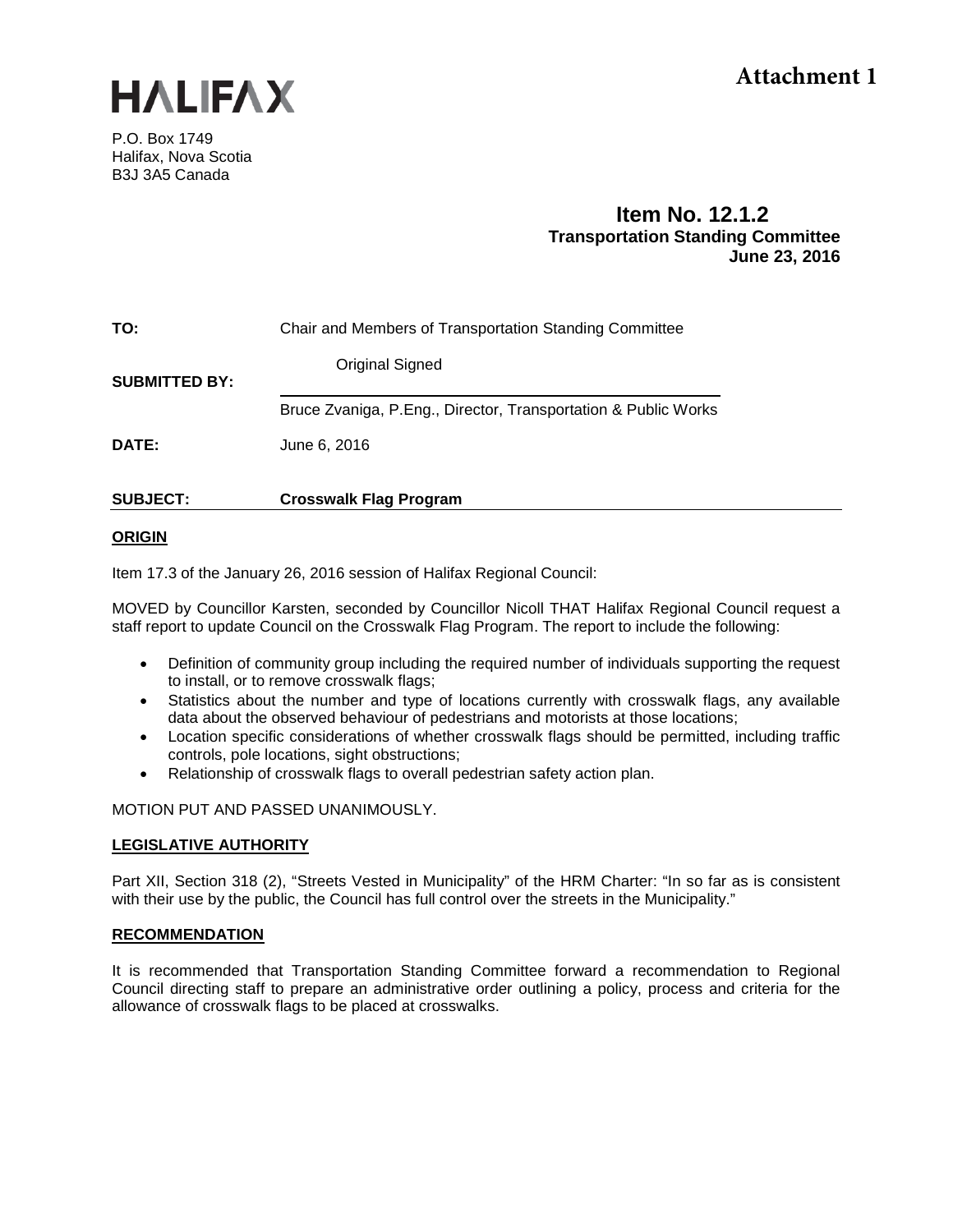## **BACKGROUND**

The Crosswalk Safety Advisory Committee (CSAC) was established by Halifax Regional Council on March 5, 2013 with the following mandate:

*The CSAC will serve as a forum to develop and present input and advice with respect to crosswalks, with the objective of improving the safety of pedestrians using crosswalks in HRM;*

The CSAC will develop a report, along with action plans to improve the safety of *pedestrians using crosswalks, both marked and unmarked;*

*Issues to be addressed in the report include, but are not limited to education, enforcement, traffic control measures and standards and consistency, as they relate to crosswalks, including budget implications.*

As part of their mandate the CSAC produced a report "Making Our Communities Safer – Crosswalk Safety Work Plan" (The Work Plan), which was presented to Regional Council on March 4, 2014, and identified six goals, each outlining several specific actions to be taken in achieving the goal. One of the action items under the goal titled, "Traffic Control" included:

"*Approving the use of crosswalk flags in HRM at crosswalks where the community takes on the responsibility of installing and maintaining them."*

In relation to the above noted CSAC work plan goal and action item, a recommendation report was approved by Regional Council at the August 5, 2014 council session which indicated that:

*"Community groups would be allowed to implement crosswalk flag programs with input from HRM staff to help ensure programs are carried out appropriately and safely."*

## **DISCUSSION**

#### Definition of Community Group

After receiving Council direction to begin flag installations at municipal crosswalks, staff began to receive requests to review potential locations for crosswalk flags. However, Council's intended definition of community group has been unclear and this has led to uncertainty about the appropriate process within the flag installation framework. The only clear requirement was that those within the community making the request were responsible for the installation of the containers/flags and any costs.

Potential options that could be considered in defining a community request in this context could include:

- a petition signed by a set number or percentage of residents living within a pre-determined radius of a particular crosswalk (e.g. minimum of 10 residents within 500m of a crosswalk);
- a request on behalf of the community made by a Councillor; or,
- a request made by a school, church or other such community organisation/institution within a set radius of a particular crosswalk.

Similarly, requests for removal of crosswalk flag installations would be considered from a group meeting the same requirements as used for installation of flags.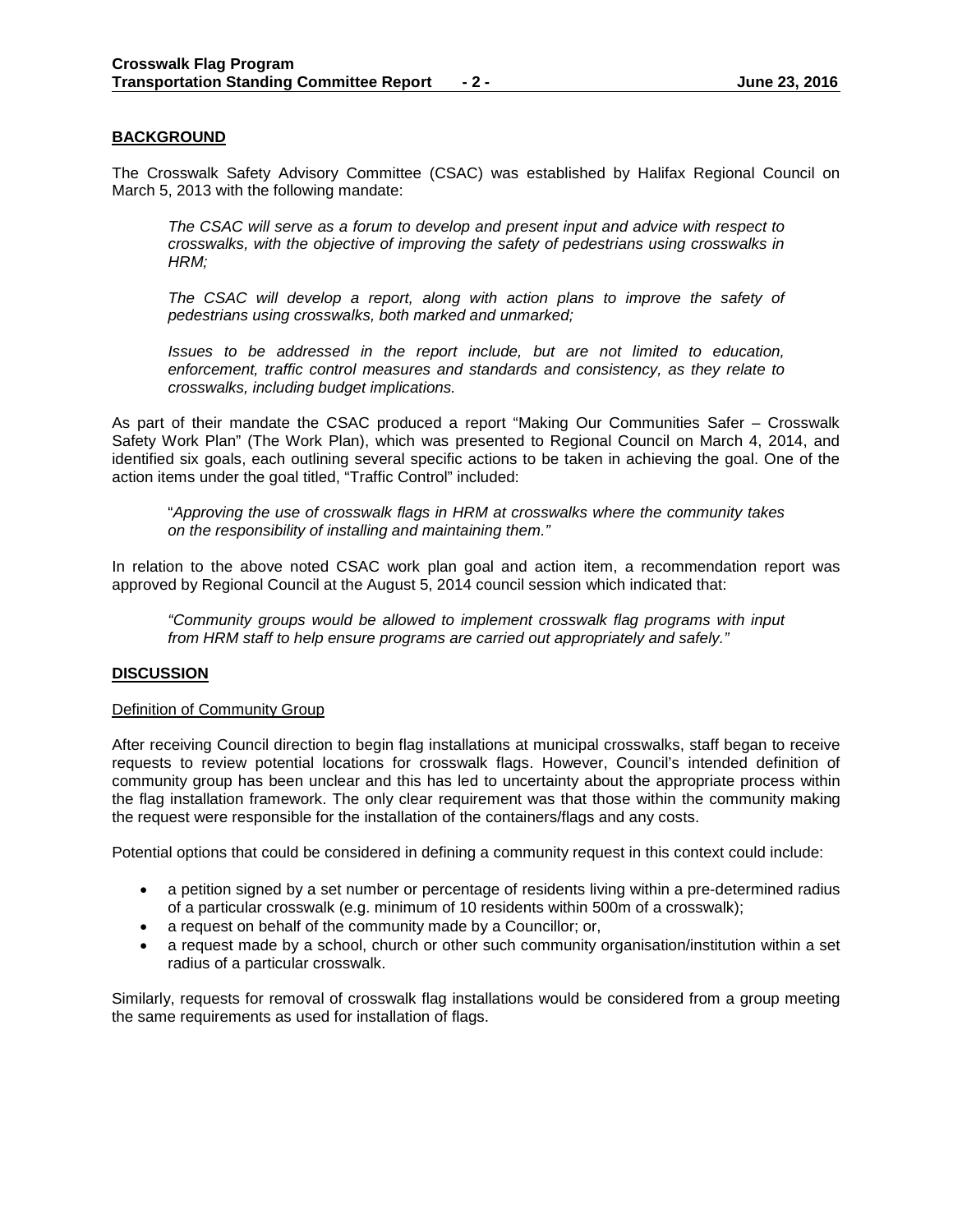## Crosswalk Flag Statistics and Observations

At the time this report was written, there were 78 crosswalks throughout HRM with crosswalk flags in place. The breakdown of crosswalk type is shown in the following table.

| <b>Crosswalk Type</b>                                                         | # of Locations |
|-------------------------------------------------------------------------------|----------------|
| Pavement Markings with Ground Mounted Signs (RA-3 / RA-4)                     | 54             |
| Pavement Markings with Overhead Illuminated Signs (RA-5)                      |                |
| Pavement Markings with Overhead Illuminated Signs and Flashing Beacons (RA-5) | 18             |
| Unmarked                                                                      |                |
| Total                                                                         | 78             |

As part of the 2015 traffic data collection season (May to December), staff undertook some observations and assessments of crosswalk locations with flags. Information on the use and impact of crosswalk flags was gathered. Nine sites were assessed with locations representing different crosswalk and roadway types.

Based on observations and data collected, staff was able to identify the following:

- 8% of all pedestrians observed used the flags;
- Where overhead RA-5 crosswalk signs with pedestrian activated beacons were installed, 7% of pedestrians were observed using the flags. All pedestrians observed at this location activated the flashing beacons;
- Flag usage was observed to be most common among young children and seniors;
- Overall driver yielding behaviour was good with 87% of all crossings resulting in proper driver yielding.

Given the observed usage rate for crosswalk flags, it was difficult to make any determination as to the effectiveness of the flags. It was also observed that there were instances where the flags at some locations were all on one side of the crosswalk or there were no flags in the containers at all.

## Location-specific Considerations

Upon initiation of the program, staff met with the citizen leading the crosswalk flag campaign to discuss and agree on an approach to be used when requests were received for the installation of crosswalk flags. It was agreed that the flags would only be allowed at uncontrolled, marked crosswalks (crosswalks not associated with another traffic control device such as stop signs or traffic signals). Crosswalk flags are not permitted at controlled crosswalks (stop signs and traffic signals) because these locations already represent high levels of vehicle / pedestrian control and it is important to maintain the purpose and intent of traffic controls at these locations. Placement of crosswalk flags could lead to misinterpretation of the "authority" associated with the use of the flag and result in uncertainty about driver or pedestrian behaviour.

Installation of flags at unmarked crosswalk locations would be considered if infrastructure was already in place (utility poles or posts not already used for a regulatory traffic sign such as stop signs or speed limit signs) that would allow flags to be located as if the crossing was marked. If no adequate infrastructure existed, the municipality would not install posts nor would residents be permitted to install posts within the right-of-way for the purpose of placing the flags. Based on the Council direction, Staff understood that requests for installation of flags at unmarked crosswalk locations were to be considered. However, there has been some question about this interpretation The proposed administrative order would reduce any confusion and be specific within Council's direction.

It has been the practice to date, that crosswalk flags are not permitted at any crossing location within the downtown business area because of concerns about theft, misuse, as well as uncertainty about defining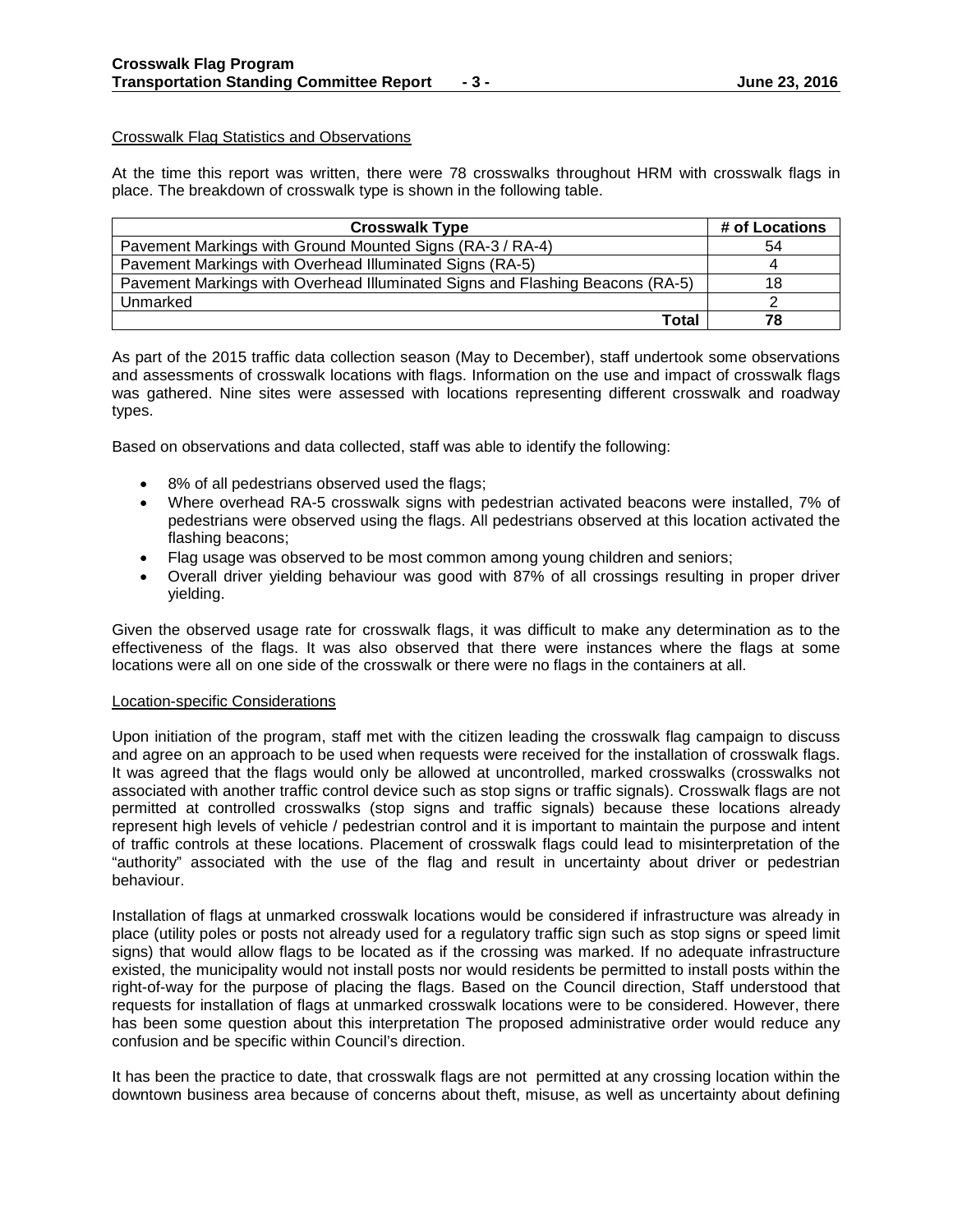the community group. The proposed administrative order would provide clarity about any areas where crosswalk flags would not be permitted as well as the process to address circumstances where crosswalk flags may need to be removed.

When reviewing a request for placement of crosswalk flags, staff look at the crossing to confirm the crossing type is in keeping with the agreed upon approach and ensure there is appropriate infrastructure in place on which to install the flag containers. The location is also reviewed to determine if the placement of the containers and flags will cause sight obstructions, interference with the operation of any existing equipment (i.e. push buttons at RA-5 crossings) or would result in any access issues on or along the adjacent sidewalk, crosswalk or roadway. Staff do not assess the need, priority,or value of the location.

### Relationship to the Overall Pedestrian Safety Action Plan

The use of crosswalk flags was identified in the Crosswalk Safety Work Plan, produced by the Crosswalk Safety Advisory Committee, which was submitted to Regional Council on March 18, 2014. Based on a subsequent report approved by Regional Council on August 5, 2014 staff included collaboration with community groups and crosswalk safety advocates in relation to the placement of crosswalk flags as part of the engagement initiatives set out in the 2015/2016 Pedestrian Safety Action Plan.

### **FINANCIAL IMPLICATIONS**

There are no financial implications associated with this report.

### **RISK CONSIDERATION**

There are no significant risks associated with the recommendations of this report.

## **COMMUNITY ENGAGEMENT**

Community engagement was not undertaken as this report responds to a request for information from Council.

#### **ENVIRONMENTAL IMPLICATIONS**

None identified.

#### **ALTERNATIVES**

- 1. The Transportation Standing Committee could forward a recommendation to Regional Council directing staff to continue allowing the installation of crosswalk flags as per the current approach being followed.
- 2. The Transportation Standing Committee could forward a recommendation to Regional Council directing staff not to allow any further installations of crosswalk flags.
- 3. The Transportation Standing Committee could forward a recommendation to Regional Council directing staff not to allow any further installations of crosswalk flags at crosswalks and order the removal of flags from all locations where they are currently installed.